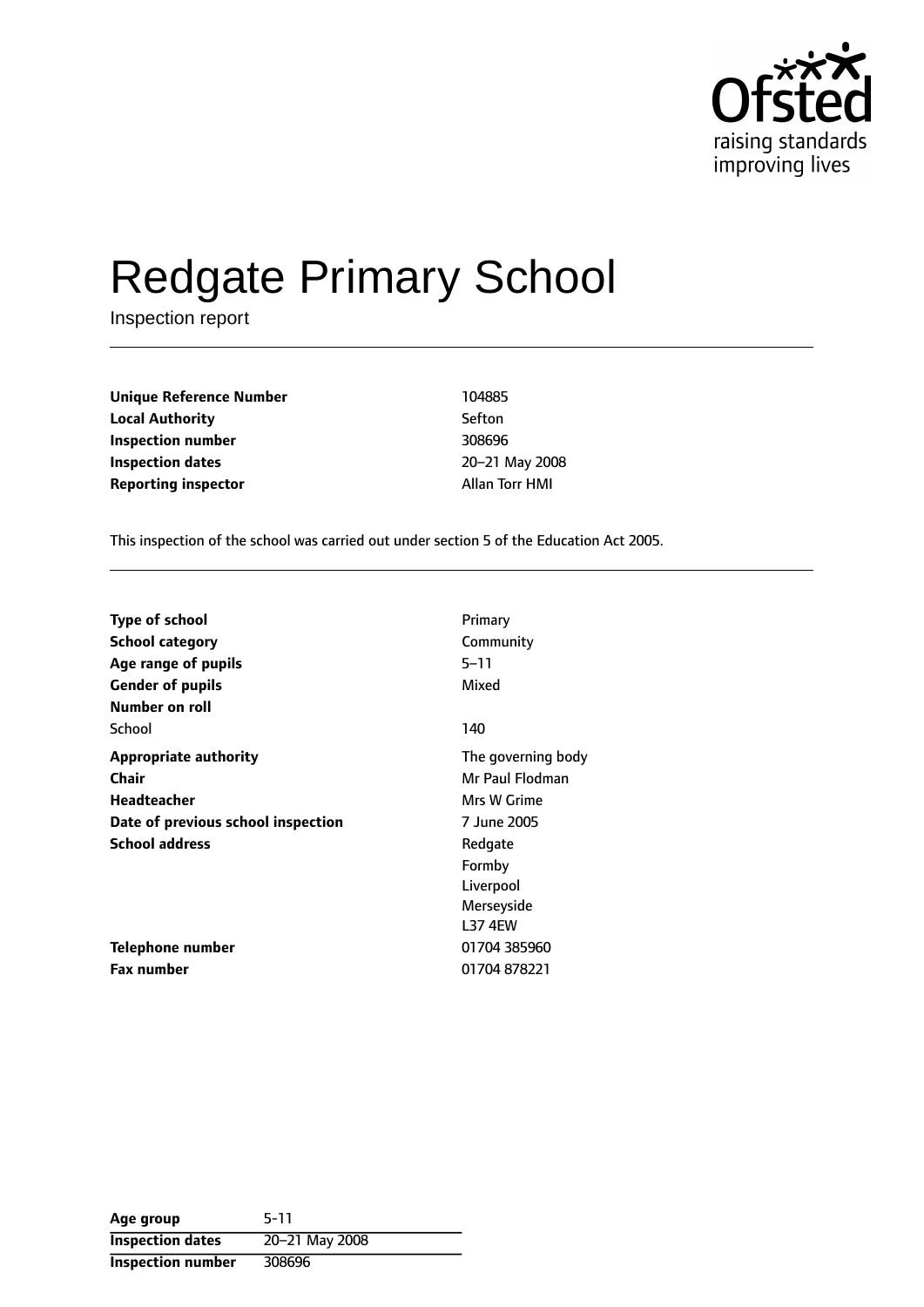.

© Crown copyright 2008

#### Website: www.ofsted.gov.uk

This document may be reproduced in whole or in part for non-commercial educational purposes, provided that the information quoted is reproduced without adaptation and the source and date of publication are stated.

Further copies of this report are obtainable from the school. Under the Education Act 2005, the school must provide a copy of this report free of charge to certain categories of people. A charge not exceeding the full cost of reproduction may be made for any other copies supplied.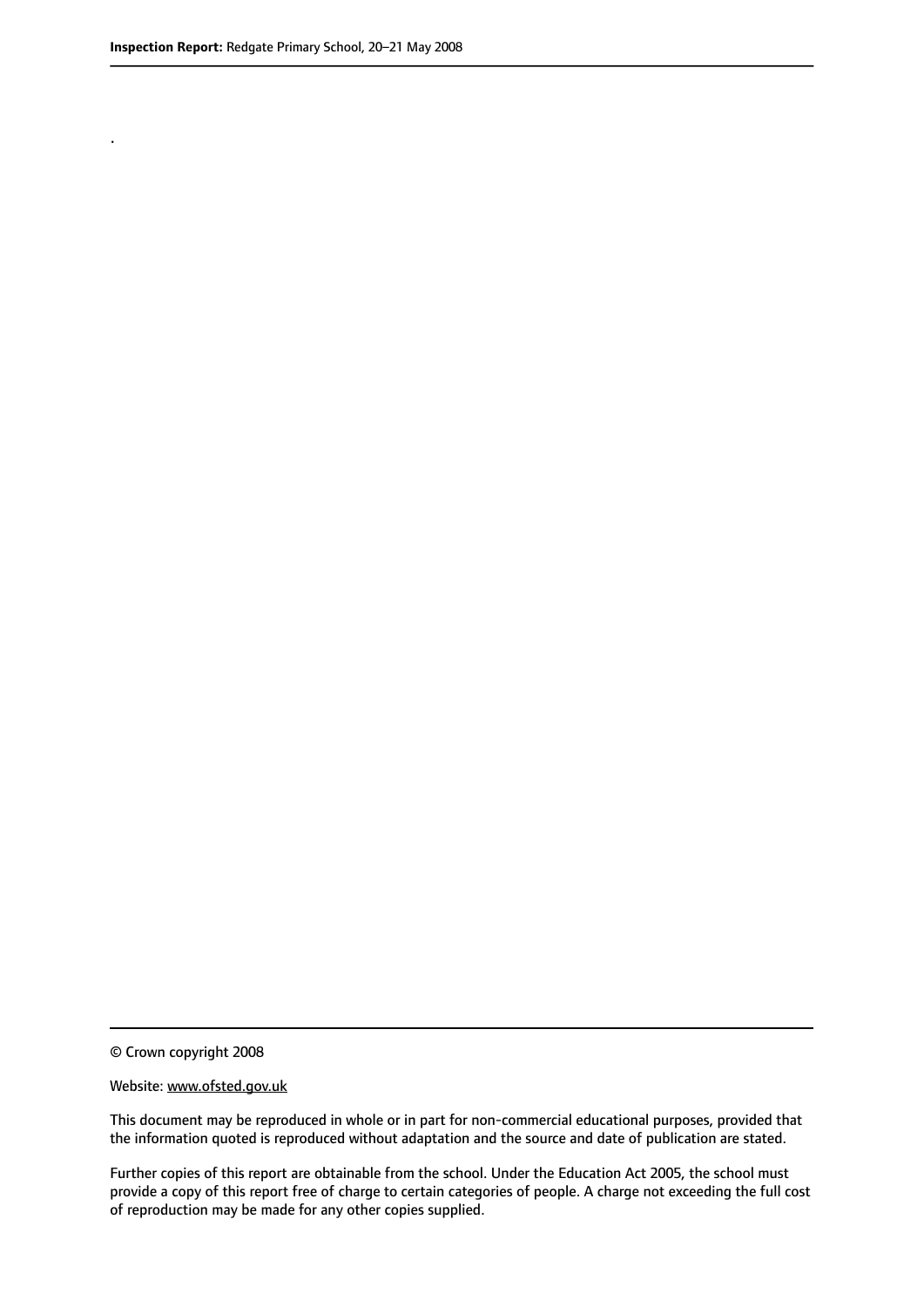# **Introduction**

The inspection was carried out by one of Her Majesty's Inspectors.

#### **Description of the school**

Redgate is a smaller than average primary school set in spacious grounds close to Formby town centre. Although the majority of pupils are White British, there is an increasing proportion from a Traveller and Irish background. A relatively small proportion of pupils are eligible to take a free school meal. The proportions of pupils with a learning difficulty and/or disability or with a statement of educational need are below the national average. There is a greater than average proportion of pupils who join or leave the school other than in Reception. The majority of these pupils arrive in Key Stage 2. The school has gained the Activemark award for standards in physical education in 2007, the ECO silver status and the ICT mark in 2006 for standards and provision in information communication technology (ICT). The school also has the Healthy Schools Award. The Foundation Stage shares an outdoor area with a private nursery.

#### **Key for inspection grades**

| Outstanding  |
|--------------|
| Good         |
| Satisfactory |
| Inadequate   |
|              |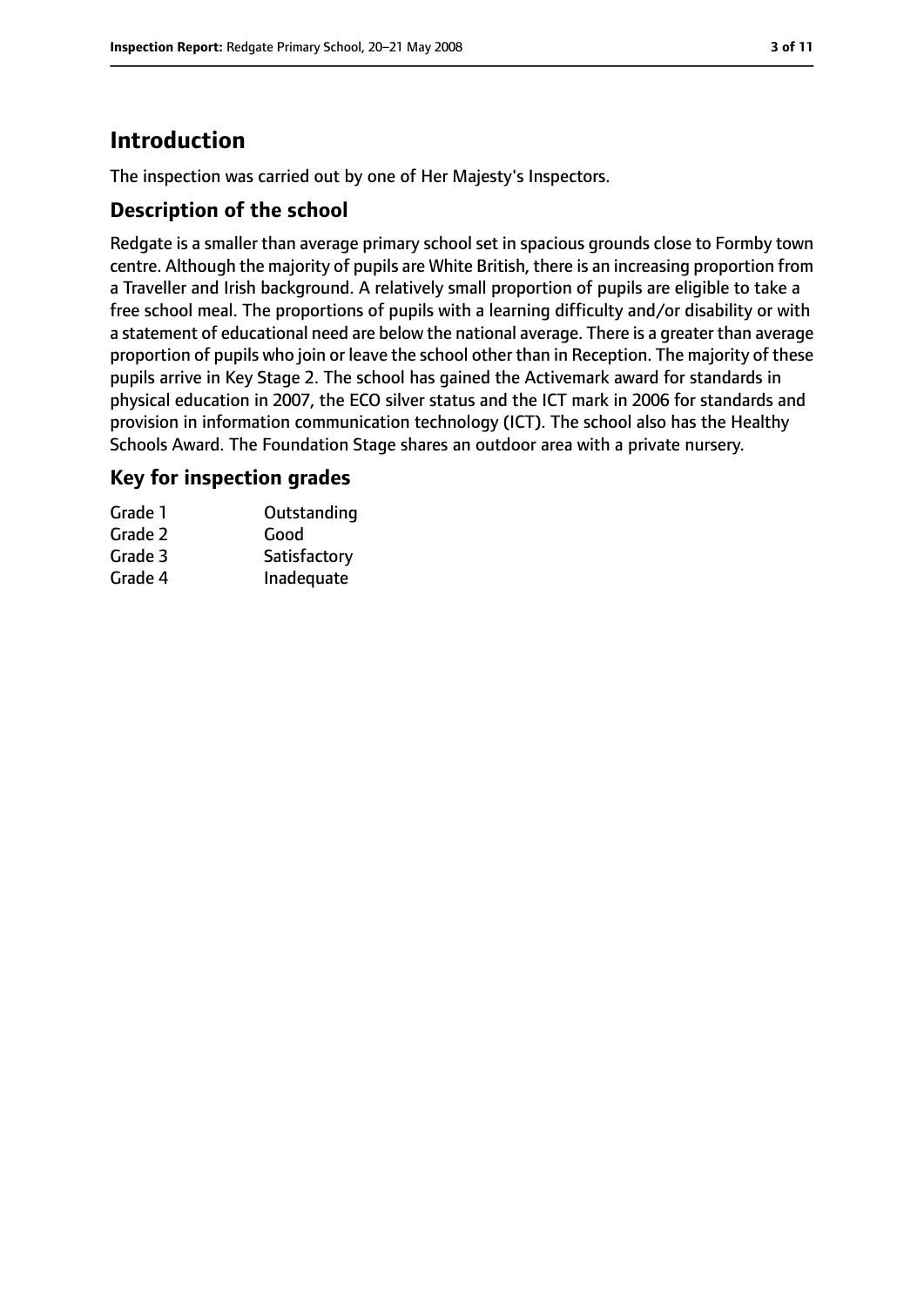## **Overall effectiveness of the school**

#### **Grade: 2**

Redgate is a good and improving school. The headteacher aided by two able assistant headteachers and a hardworking and dedicated staff, have made good improvements to the school since the last inspection, notably to standards in science. It is a warm, friendly and welcoming school in which everyone is included and valued. Parents are overwhelmingly supportive, a typical comment being, 'Parents are always made to feel welcome and nothing is too much. If you have anything you need to discuss, it is never a problem and the teachers always take time to talk to you.' The school's leadership is effective in promoting teamwork which focuses on inclusion and is highly successful in ensuring the school makes a difference to the life chances of its pupils. The school reaches out successfully to the local community to involve all family members in learning and the life of the school.

From average starting points, children get off to a flying start in the Foundation Stage and Key Stage 1. They make good progress because teachers have high expectations of younger children and learning is active. By the end of Year 2, standards in reading, writing and mathematics are above average. Pupils' progress is maintained in Key Stage 2 and overall, in relation to their starting points, pupils achieve well. By the time they leave Year 6, pupils attain above average standards in subjects such as science and English. Progress is slower in mathematics and standards have been around the national average for the last two years. Recent initiatives to improve pupils' calculation skills are having a positive effect and standards are rising. In Key Stage 2, not as many pupils reach the higher levels as they could, particularly in writing and mathematics; this is because there is sometimes a lack of challenge in lessons. Standards in some foundation subjects, such as history, geography and art, lag behind the above average standards in science and reading. This is because the curriculum and learning activities do not always fully meet pupils' needs. There is an over-use of worksheets which sometimes hinders pupils' progress and hampers their development of subject specific skills.

Pupils' enjoy school and this is reflected in good attendance and positive attitudes to learning. Their behaviour is impeccable and pupils feel safe and free from harassment. On rare occasions when there are taunts or poor behaviour, adults deal with them effectively. Pupils lead an active and healthy lifestyle making good use of, for example, the well appointed grounds and playground equipment. They have a good understanding of how to stay safe including safety near roads and accessing the Internet. Pupils make a good contribution to the school and local community, enthusiastically taking on roles such as reading buddies, play leaders, monitors and Eco and school councillors. They are well prepared for their future lives as seen during the inspection when pupils interviewed adults to seek their views about the pedestrianisation of the town centre.

The school gives good care, guidance and support to pupils and families. The school has effective procedures to safeguard pupils' safety. Improved assessment and tracking systems have helped staff to make better use of targets to ensure pupils make the progress they should.

The school is well managed. Support from the local authority has been used well by senior leaders and this has enabled the school to move forward well since the previous inspection. Effective monitoring and self-evaluation now enable senior leaders to prioritise what needs to be developed. Some leaders, however, do not have dedicated management time and this hampers their ability to monitor and improve provision in their subject areas. Overall, capacity to make further improvements is good and the school provides good value for money.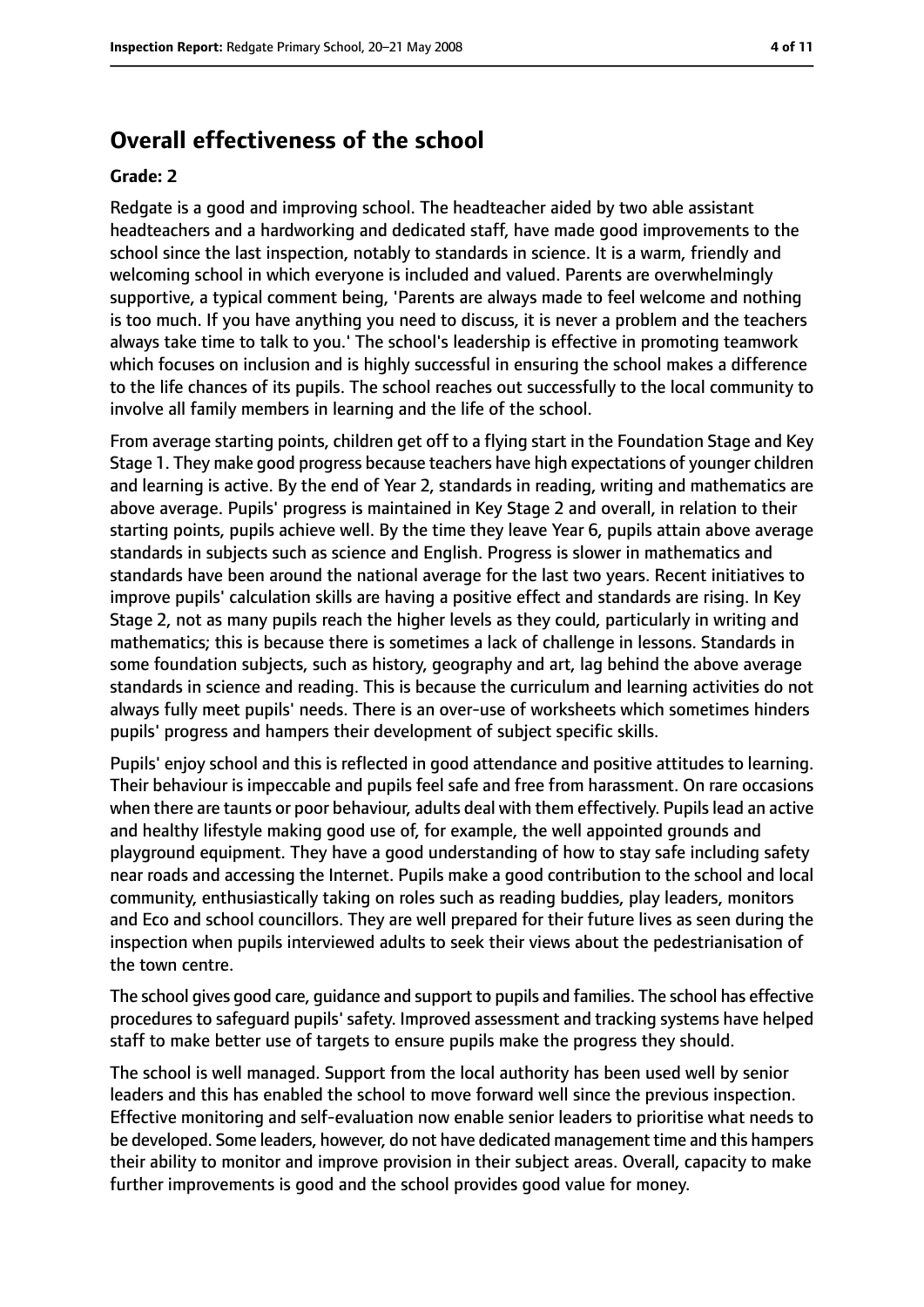## **Effectiveness of the Foundation Stage**

#### **Grade: 2**

Children start school with skills and knowledge typical for their age. Teaching overall is good and enables children to achieve well. By the time they leave Reception, children attain above average standards, particularly in knowledge and understanding of the world and in reading. Standards are less high in calculating and in writing. There is a good balance of activities between those led by an adult and those initiated by the children. In one small group, for example, a child took on the role of traffic manager stopping passing bikes and other wheeled toys that were making their way around the outdoor area. Teaching assistants and other adults make good interventions to help children's learning and extend their thinking. For example, a teaching assistant led an activity where children compared each others' heights and recorded them on a digital camera. Another adult used the interactive whiteboard with children to compare the heights of different animals that appeared on the screen. Through these interesting activities children gained a very clear understanding of 'taller and shorter'. The curriculum is good. Children have access to an exciting and spacious outdoor area that is shared with a private nursery. This contributes to the smooth induction into Reception at the beginning of the year for those joining from the private nursery. Children are well cared for and detailed records of their progress are kept. When a weakness is spotted, planning is adjusted to fill the gap and activities are designed so that children develop the next piece of skill or knowledge in their learning. Although management is good, the Foundation Stage leader currently has insufficient dedicated time to monitor and improve teaching and learning.

## **What the school should do to improve further**

- Improve the curriculum so that it better meets pupils' needs, particularly in the foundation subjects.
- Increase the proportion of pupils attaining the higher levels, particularly in writing and mathematics.
- Enable middle leaders to monitor and improve provision, particularly in foundation subjects.

# **Achievement and standards**

#### **Grade: 2**

In relation to their average starting points, pupils achieve well. They make good progress in Key Stage 1 and standards have been consistently above average. All pupils, by the end of Year 2 attained the expected Level 2 in reading, writing and mathematics in the 2007 national assessments. Although fewer than average pupils attained the higher Level 3 in writing in 2007, overall standards in writing have been above average for the last five years. Standards in mathematics have fluctuated but the school achieved its best results so far in 2007.

Progress is satisfactory in Key Stage 2. Pupils benefit from the very strong start they make to school life and by the time they leave Year 6, standards in reading, writing and science are still above average. Every pupil attained the expected Level 4 in science in 2007 and almost every pupil attained Level 4 in English. Standards in mathematics, in 2007, were in line with the national average. Recent improvements to the way the school teaches calculations are having a positive effect and as a result standards are rising. Standards in some foundation subjects, such as history and art, are not as high as they are in the core subjects.

Pupils from a Traveller background make good progress, particularly considering their relatively low levels of attendance. This is due to effective support from outside agencies and good care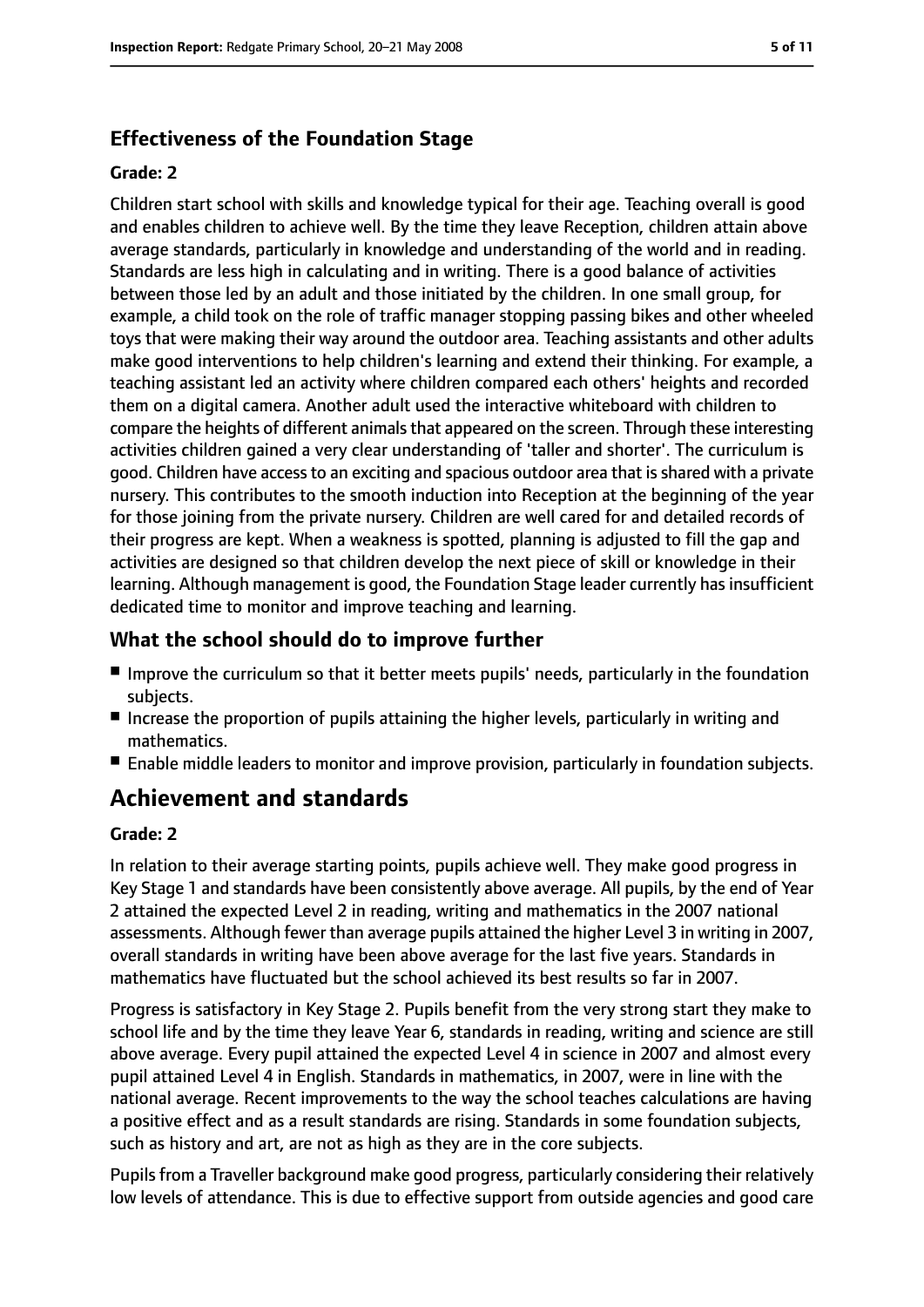and support from every teacher. Pupils with a learning difficulty and/or disability achieve well against their targets.

## **Personal development and well-being**

#### **Grade: 2**

Pupils' social, moral, spiritual and cultural development is good. They work well together, collaborate and share their views and opinions with confidence. They take opportunities to think, reflect and express their views in different ways. Pupils' behaviour is outstanding; this was particularly evident when Year 6 went to ask residents questions in the town centre. Pupils have a good understanding of world and ethical issues and a clear appreciation of Traveller culture and of the Chinese community. Pupils' preparation for their future lives is good. They develop secure basic skills in literacy, numeracy and ICT and good cooperation, collaboration and presentation skills. Despite the attendance figures being deflated by extended absence by children from a Traveller heritage, attendance is good. Pupils make a good contribution to the community by, for example, raising funds for good causes and charities such as Barnados and Comic Relief.

# **Quality of provision**

## **Teaching and learning**

#### **Grade: 2**

Teaching and learning are good overall. Lessons are generally well planned and teachers make good use of resources such as interactive whiteboards, computers, digital cameras and scientific equipment to extend pupils' learning. Pupils are generally active learners and teachers' explanations at the start of lessons are short and lively. Tasks and activities, particularly in English and science are well designed to enable pupils to make progress and are based on pupils' prior learning. In some mathematics lessons, learning is stifled because activities are not challenging enough for more able pupils. A good feature is the teaching of calculations. Regular and frequent bursts of calculation activities at pupils' own level are impacting strongly on standards. Overall, lessons and activities are increasingly based on the needs of the pupils and this is helping standards to rise. Progress in some lessons, particularly in foundation subjects, is hampered by the over-use of worksheets which do not always enable pupils to develop their thinking and understanding or extend their skills. Teaching assistants make a satisfactory contribution to pupils' learning. Marking has improved since the last inspection and most teachers give useful advice to pupils about what they need to do to improve their work. Peer and self-assessment is used well in writing to extend pupils' skills.

## **Curriculum and other activities**

#### **Grade: 3**

The curriculum is satisfactory overall. It is enhanced by a good range of enrichment activities. The content and coverage of the core subjects is good. The particular emphasis on developing skills in scientific investigation is having a positive effect on standards and on the quality of teaching and learning. In some classes work in subjects such as, history and religious education are linked closely to English, so that literacy skills are frequently enhanced. In other classes, insufficient coverage of some foundation subjects restricts the opportunities for the linking of subjects and the enhancement of basic skills. A good range of visits and visitors enrich the curriculum. For example, residential visits in Key Stage 2 give pupils experience to work in teams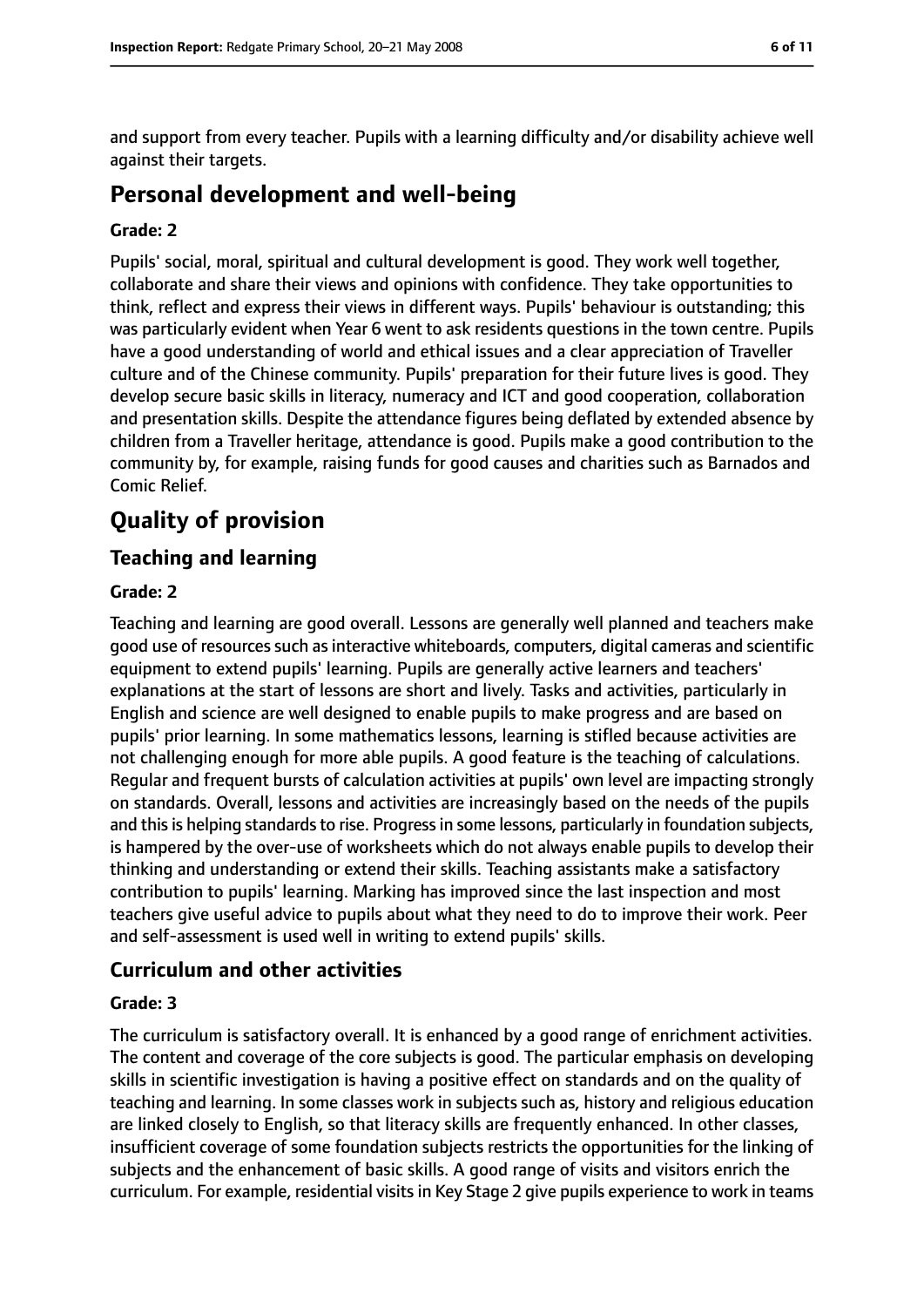in outdoor and adventurous situations. Theme days such as a Gypsy and Traveller Day have a positive impact on pupils' cultural and social development. Weekly Spanish lessons have been successful in developing pupils' language skills to a high standard.

## **Care, guidance and support**

#### **Grade: 2**

Pupils and parents appreciate the good care, guidance and support. Safeguarding pupils is a high priority and senior leaders work well with outside agencies to ensure that government regulations are met. Effective health and safety systems are in place and relevant policies are reviewed and amended regularly. Pastoral care is a strength. Pupils who start school during the school year or Travellers who have intermittent attendance are reintegrated with care and skill. The school works closely with parents and the local authority to raise levels of attendance. Links with Formby High School to ensure a smooth transition from Year 6 into Year 7 are particularly good. Academic guidance has improved since the previous inspection. Sharper monitoring of progress means that pupils who need extra help or who are falling behind are identified early. This leads to focused teaching and as a consequence pupils with a learning difficulty and/or disability make good progress. Pupils have challenging targets to achieve and are involved in assessing their own progress towards meeting them.

## **Leadership and management**

#### **Grade: 2**

The headteacher and senior teachers provide good leadership. Their vision shows a determination to do the best for all the pupils and to ensure they make good progress in all aspects of their learning. The partners have worked effectively with teachers to improve provision and as a result, there has been good improvement since the previous inspection. Subject leaders have clear roles and responsibilities but due to a lack of dedicated management time they are not fully involved in monitoring standards and achievement or improving provision in their subject areas. In English and mathematics, targets are used well to improve pupils' achievement. Senior staff have good awareness of the strengths and areas for improvement of the school. There are improved systems for self-evaluating the effectiveness of what the school does. This involves governors and takes account of the views of pupils and parents. Governors are committed and show an ability to challenge and support the work of the school. Difficult decisions about staffing and classes have been taken and governors have a close eye on how resources are deployed.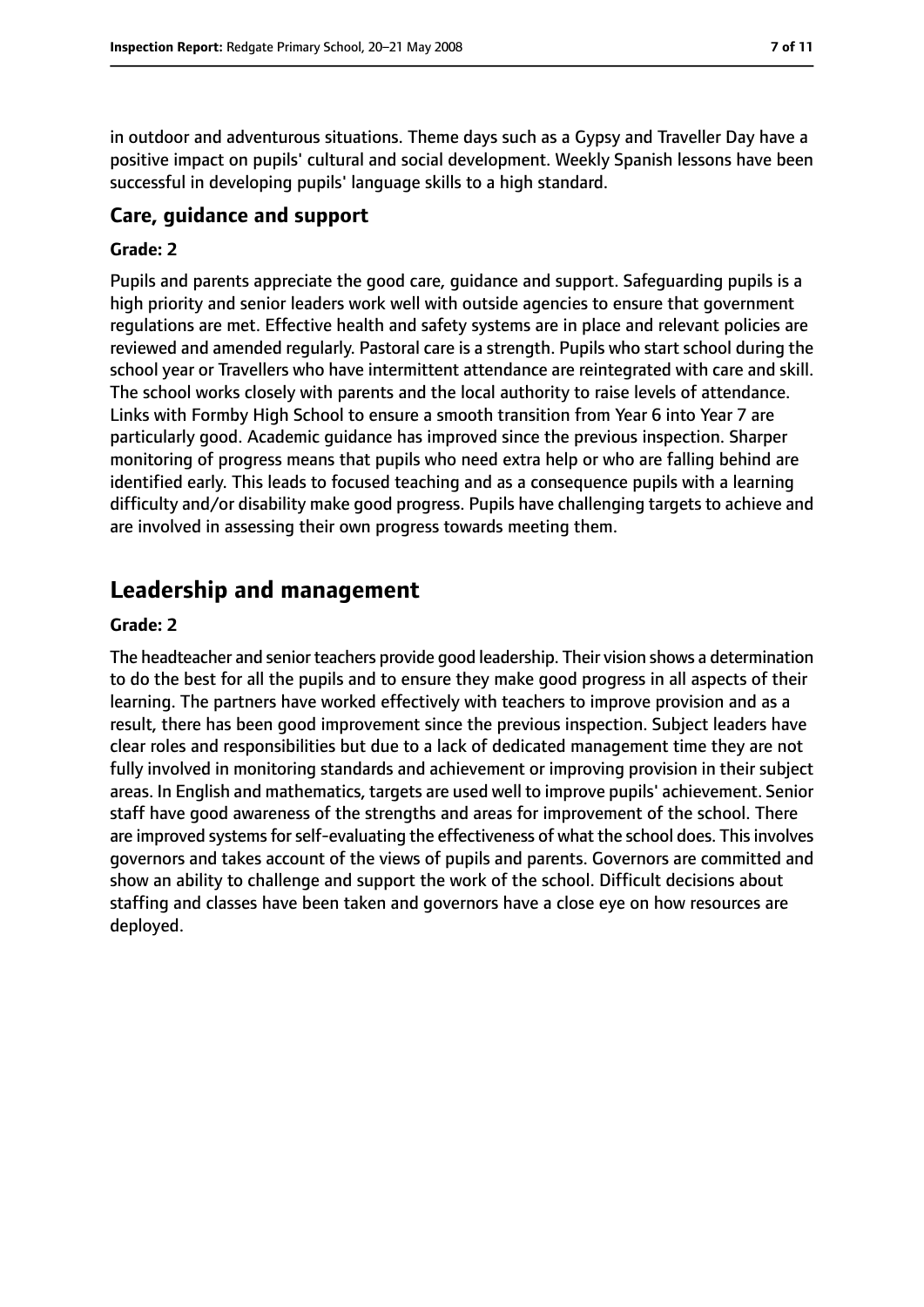**Any complaints about the inspection or the report should be made following the procedures set out in the guidance 'Complaints about school inspection', which is available from Ofsted's website: www.ofsted.gov.uk.**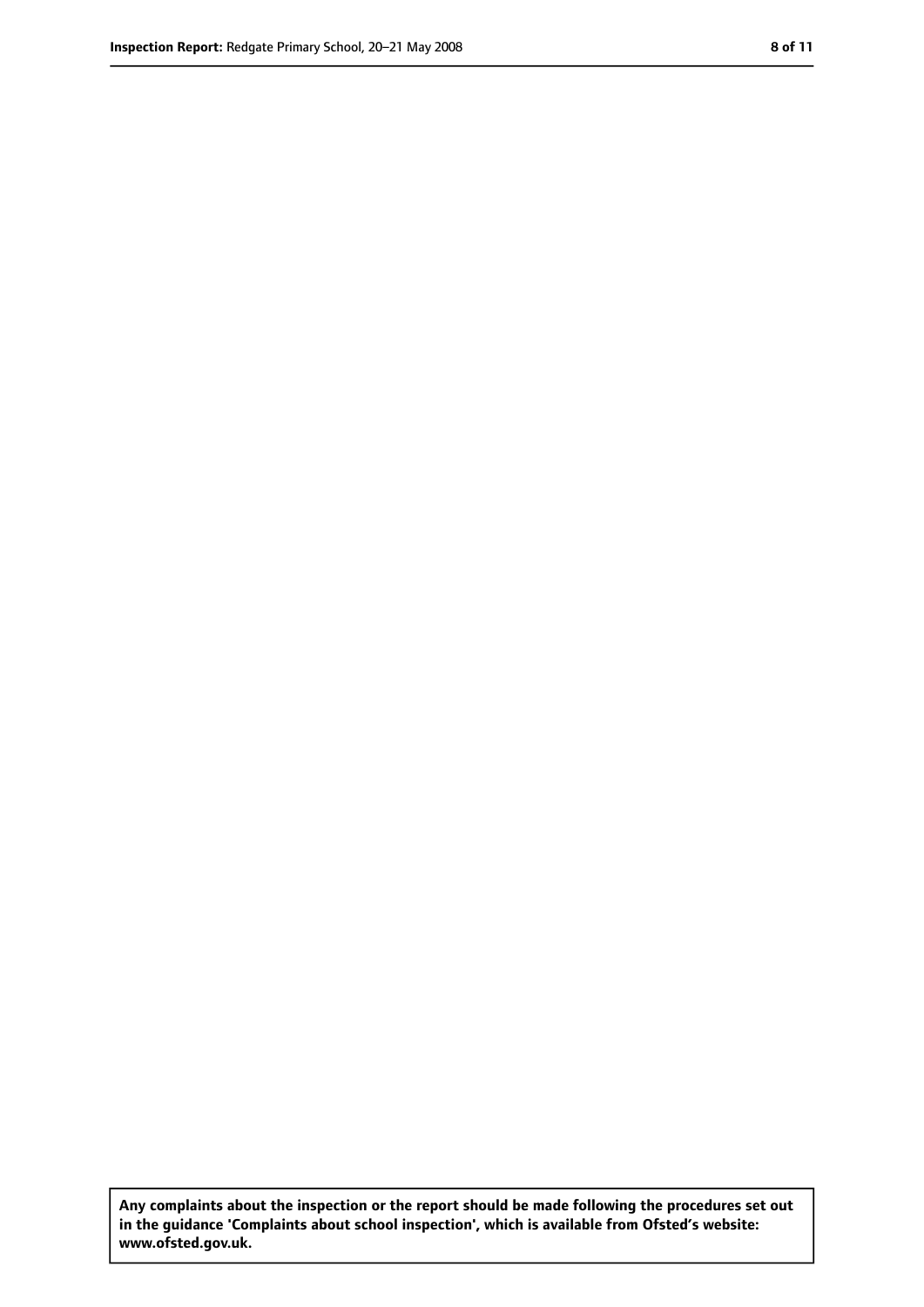#### **Annex A**

# **Inspection judgements**

| $^{\backprime}$ Key to judgements: grade 1 is outstanding, grade 2 good, grade 3 satisfactory, and | <b>School</b>  |
|----------------------------------------------------------------------------------------------------|----------------|
| arade 4 inadequate                                                                                 | <b>Overall</b> |

## **Overall effectiveness**

| How effective, efficient and inclusive is the provision of education, integrated<br>care and any extended services in meeting the needs of learners? |     |
|------------------------------------------------------------------------------------------------------------------------------------------------------|-----|
| Effective steps have been taken to promote improvement since the last<br>inspection                                                                  | Yes |
| How well does the school work in partnership with others to promote learners'<br>well-being?                                                         |     |
| The effectiveness of the Foundation Stage                                                                                                            |     |
| The capacity to make any necessary improvements                                                                                                      |     |

#### **Achievement and standards**

| How well do learners achieve?                                                                               |  |
|-------------------------------------------------------------------------------------------------------------|--|
| The standards <sup>1</sup> reached by learners                                                              |  |
| How well learners make progress, taking account of any significant variations between<br>groups of learners |  |
| How well learners with learning difficulties and disabilities make progress                                 |  |

## **Personal development and well-being**

| How good is the overall personal development and well-being of the<br>learners?                                  |  |
|------------------------------------------------------------------------------------------------------------------|--|
| The extent of learners' spiritual, moral, social and cultural development                                        |  |
| The extent to which learners adopt healthy lifestyles                                                            |  |
| The extent to which learners adopt safe practices                                                                |  |
| How well learners enjoy their education                                                                          |  |
| The attendance of learners                                                                                       |  |
| The behaviour of learners                                                                                        |  |
| The extent to which learners make a positive contribution to the community                                       |  |
| How well learners develop workplace and other skills that will contribute to<br>their future economic well-being |  |

## **The quality of provision**

| How effective are teaching and learning in meeting the full range of the<br>learners' needs?          |  |
|-------------------------------------------------------------------------------------------------------|--|
| How well do the curriculum and other activities meet the range of needs<br>and interests of learners? |  |
| How well are learners cared for, guided and supported?                                                |  |

 $^1$  Grade 1 - Exceptionally and consistently high; Grade 2 - Generally above average with none significantly below average; Grade 3 - Broadly average to below average; Grade 4 - Exceptionally low.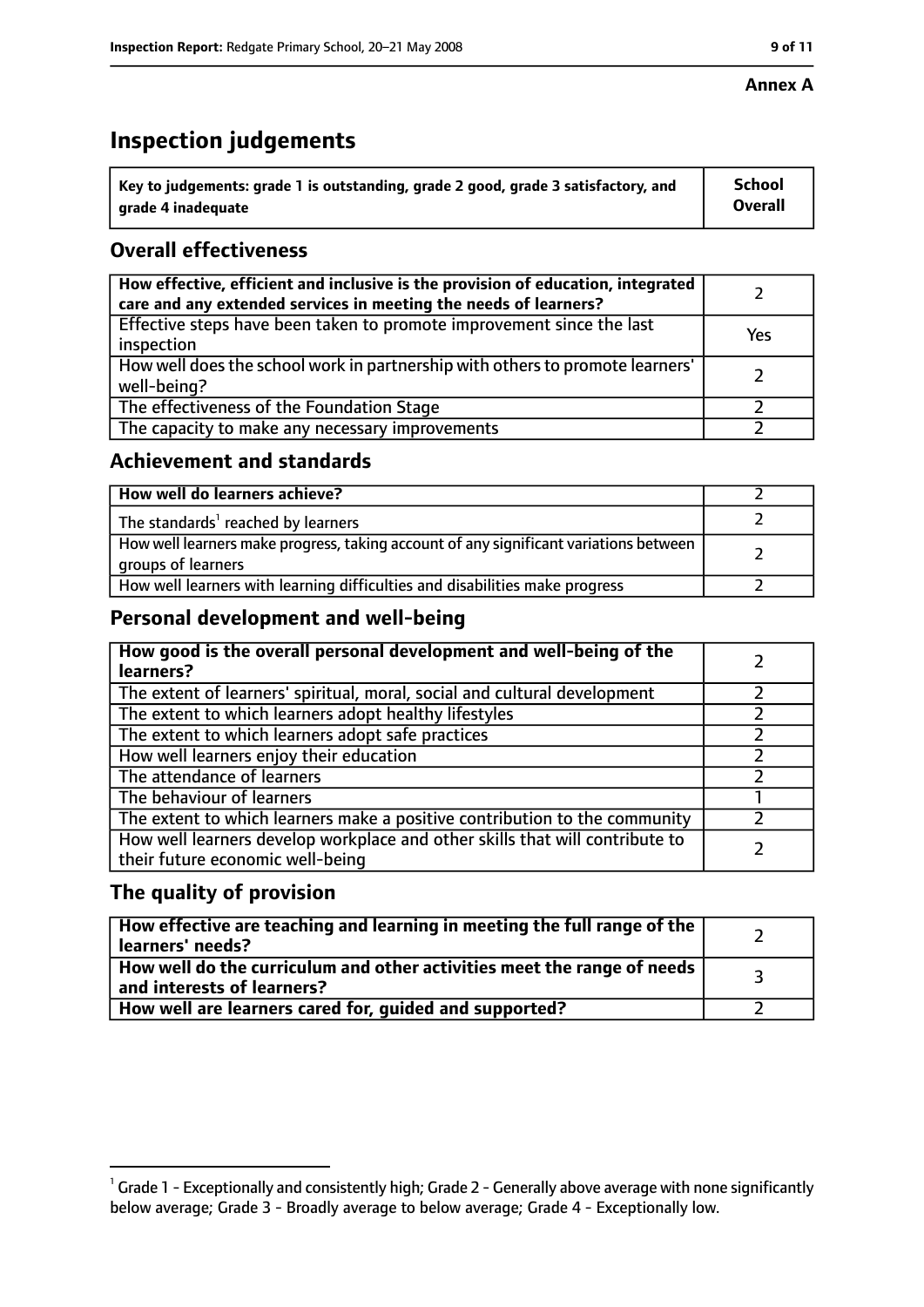# **Annex A**

# **Leadership and management**

| How effective are leadership and management in raising achievement<br>and supporting all learners?                                              |     |
|-------------------------------------------------------------------------------------------------------------------------------------------------|-----|
| How effectively leaders and managers at all levels set clear direction leading<br>to improvement and promote high quality of care and education |     |
| How effectively leaders and managers use challenging targets to raise standards                                                                 |     |
| The effectiveness of the school's self-evaluation                                                                                               |     |
| How well equality of opportunity is promoted and discrimination tackled so<br>that all learners achieve as well as they can                     |     |
| How effectively and efficiently resources, including staff, are deployed to<br>achieve value for money                                          |     |
| The extent to which governors and other supervisory boards discharge their<br>responsibilities                                                  |     |
| Do procedures for safequarding learners meet current government<br>requirements?                                                                | Yes |
| Does this school require special measures?                                                                                                      | No  |
| Does this school require a notice to improve?                                                                                                   | No  |